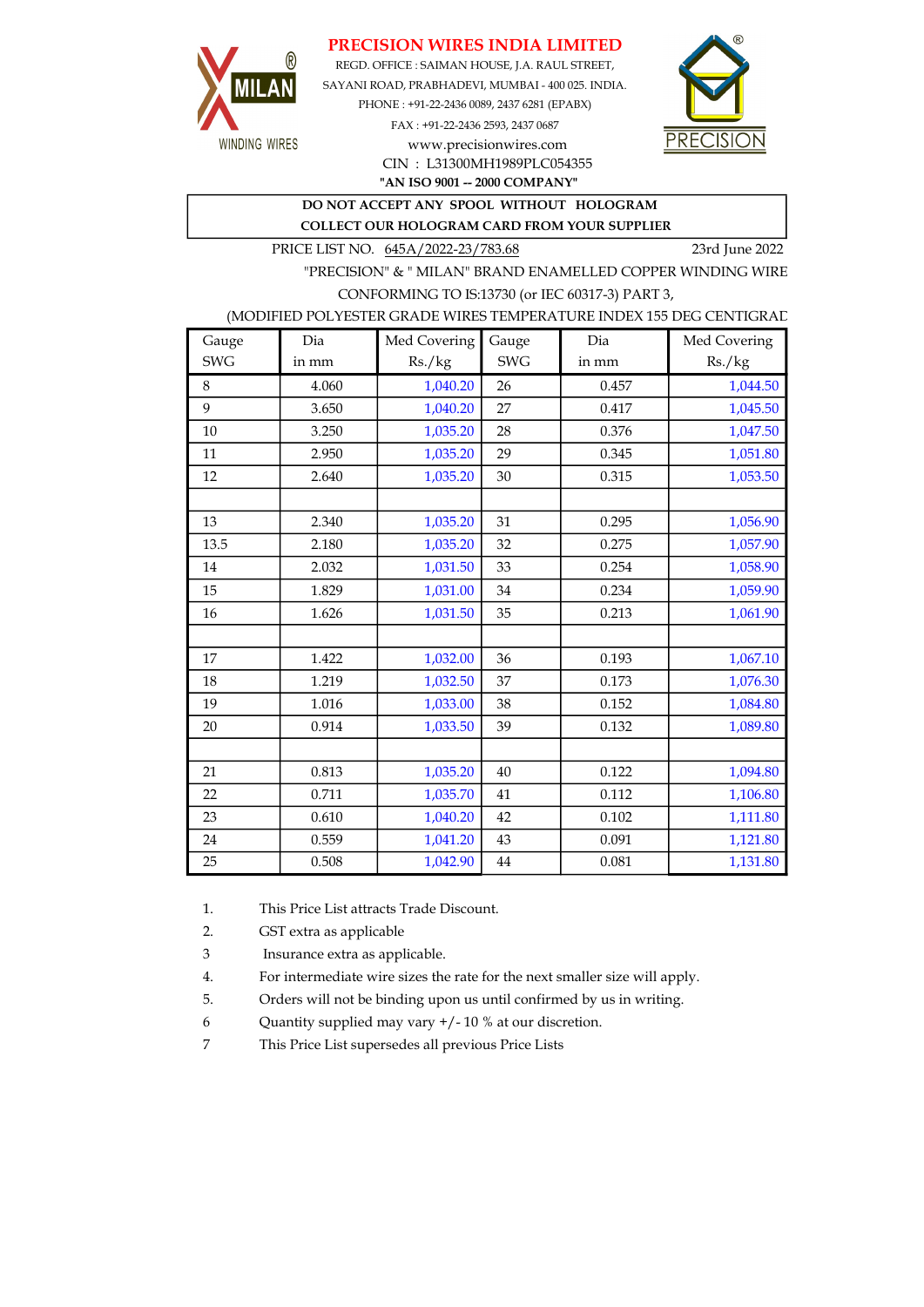

## PRECISION WIRES INDIA LIMITED

REGD. OFFICE : SAIMAN HOUSE, J.A. RAUL STREET, CIN : L31300MH1989PLC054355 SAYANI ROAD, PRABHADEVI, MUMBAI - 400 025. INDIA. PHONE : +91-22-2436 0089, 2437 6281 (EPABX) FAX : +91-22-2436 2593, 2437 0687 www.precisionwires.com



"AN ISO 9001 -- 2000 COMPANY"

DO NOT ACCEPT ANY SPOOL WITHOUT HOLOGRAM COLLECT OUR HOLOGRAM CARD FROM YOUR SUPPLIER

PRICE LIST NO. 645B/2022-23/783.68 23rd June 2022

"PRECISION" & " MILAN" BRAND ENAMELLED COPPER WINDING WIRE CONFORMING TO IS:13730 PART 13, ( IEC 60317-13)

#### (DUAL COATED WIRES CLASS H+ WIRES TEMPERATURE INDEX 200 DEG CENTIGRAD

| Gauge           | Dia   | Med Covering | Gauge      | Dia   | Med Covering |
|-----------------|-------|--------------|------------|-------|--------------|
| <b>SWG</b>      | in mm | Rs./kg       | <b>SWG</b> | in mm | Rs./kg       |
| 8               | 4.060 | 1,065.00     | 26         | 0.457 | 1,066.70     |
| 9               | 3.650 | 1,065.00     | 27         | 0.417 | 1,068.20     |
| 10              | 3.250 | 1,062.00     | 28         | 0.376 | 1,069.70     |
| 11              | 2.950 | 1,062.00     | 29         | 0.345 | 1,073.20     |
| $\overline{12}$ | 2.640 | 1,062.00     | 30         | 0.315 | 1,074.20     |
|                 |       |              |            |       |              |
| 13              | 2.340 | 1,062.00     | 31         | 0.295 | 1,077.10     |
| 13.5            | 2.180 | 1,062.00     | 32         | 0.275 | 1,078.10     |
| 14              | 2.032 | 1,057.50     | 33         | 0.254 | 1,079.10     |
| 15              | 1.829 | 1,057.00     | 34         | 0.234 | 1,080.10     |
| 16              | 1.626 | 1,057.50     | 35         | 0.213 | 1,082.10     |
|                 |       |              |            |       |              |
| 17              | 1.422 | 1,058.00     | 36         | 0.193 | 1,086.60     |
| 18              | 1.219 | 1,058.50     | 37         | 0.173 | 1,093.60     |
| 19              | 1.016 | 1,059.00     | 38         | 0.152 | 1,102.10     |
| 20              | 0.914 | 1,059.50     | 39         | 0.132 | 1,107.10     |
|                 |       |              |            |       |              |
| 21              | 0.813 | 1,061.20     | 40         | 0.122 | 1,112.10     |
| 22              | 0.711 | 1,061.70     | 41         | 0.112 | 1,124.10     |
| 23              | 0.610 | 1,063.70     | 42         | 0.102 | 1,132.10     |
| 24              | 0.559 | 1,064.70     | 43         | 0.091 | 1,139.10     |
| 25              | 0.508 | 1,065.70     | 44         | 0.081 | 1,149.10     |

- 1. This Price List attracts Trade Discount.
- 2. GST extra as applicable
- 3 Insurance extra as applicable.
- 4. For intermediate wire sizes the rate for the next smaller size will apply
- 5. Orders will not be binding upon us until confirmed by us in writing.
- 6. Quantity supplied may vary  $+/-10\%$  at our discretion.
- 7 This Price List supersedes all previous Price Lists



## PRECISION WIRES INDIA LIMITED

REGD. OFFICE : SAIMAN HOUSE, J.A. RAUL STREET, SAYANI ROAD, PRABHADEVI, MUMBAI - 400 025. INDIA. PHONE : +91-22-2436 0089, 2437 6281 (EPABX)

> www.precisionwires.com CIN : L31300MH1989PLC054355 FAX : +91-22-2436 2593, 2437 0687